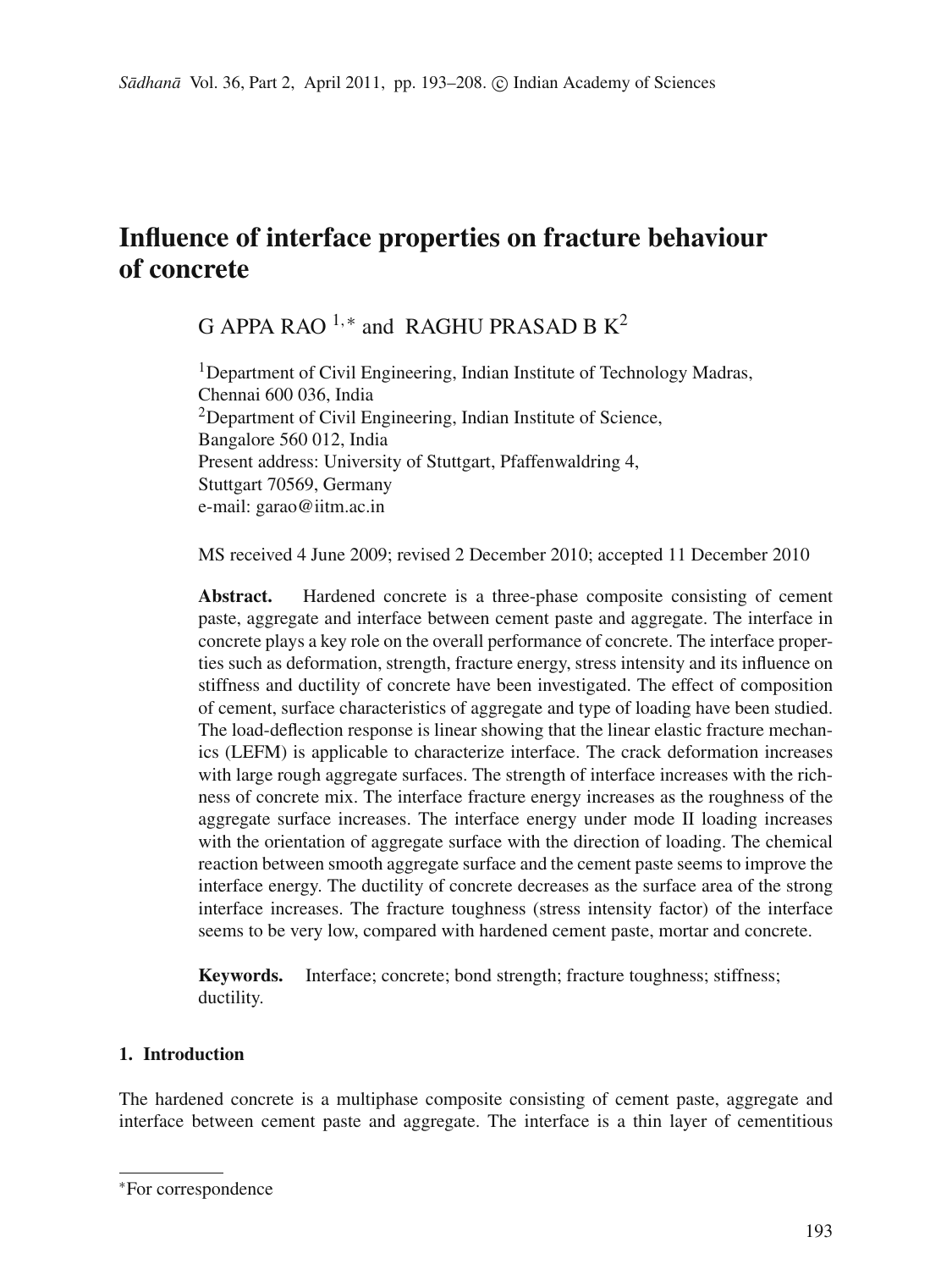by-products formed around the aggregate surface. The microstructure, crack resistance and fracture toughness of interface are important parameters to understand the behaviour of concrete. The crack formation and micro-crack growth at the interface influence the strength and fracture toughness. The load transfer mechanism between these phases depends on the type of cement paste, surface characteristics of aggregate and adhesive bond developed at the interface. Smaller thickness of interface in cementitious composites tends to transfer the stresses from the bulk paste to the aggregate efficiently. This increases the participation of the coarse aggregate for resisting the applied loads. The cracks formed in the bulk paste may propagate along the weak interface or may cross the aggregate with strong interface. In high strength cementitious materials, the interface is known to be strong; thus leading to transgranular type of failure. This can lead to high strength composite with low deformation at the peak loads.

### **2. Review of literature**

Concrete as a two-phase composite consists of mortar matrix and aggregate. The elastic mismatch between the mortar and the coarse aggregate can cause stress concentration at the interface. The interface micro-structure and its pore size distribution have been observed to be similar to that of the plain cement pastes (Winslow & Liu 1990). In mortars and concretes, the cement paste contains more porous microstructure. The addition of silica fume alters the pore structure in to more discontinuous and impermeable. The pore structure in the interface gets altered by the continuous hydration of  $Ca(OH)_2$  on aggregate surfaces (Cheng-yi & Feldman 1985; Feldman 1986; Zimbelmann 1987).

The water filled gaps are formed around the aggregates due to bleeding. Due to the wall effect, gaps are filled with cement hydration products in the interface zone. The interface is developed as a layer of CH film, over which another layer of CSH products forming a composite or 'duplex' film on the aggregate surface. This duplex film binds the bulk paste by the growth of large CH crystals as the hydration of cement continues. The thickness of the interface decreases with the addition of silica fume, which tends to affect the pattern of crystallization and degree of orientation of CH at the aggregate surface during early hydration (Larbi & Bijen 1990; Chengyi & Feldman 1985). The addition of 8% silica fume affects the tensile strength (Toutanji *et al* 1999). The interface energy  $(\gamma)$  is the work done against the surface attractions. For example, the work done against breaking a gelatine-glass interface is about  $0.071 \text{ J/m}^2$ , which is sufficient to characterize the van der Waal's forces of attractions. The bond strength between the cement paste and the aggregate increases when the aggregate surface is covered with a suspension of pumice, detergent and water glass (Zimbelmann 1987).

The thickness of the interface ranges between 20 μm and 50 μm from the aggregate surface with a massive  $Ca(OH)_2$  layer engulfing the aggregate and also by some channel-type gaps (Bentur & Cohen 1987). At the age of 90 days, the addition of fly ash increases the interface bond strength and fracture toughness due to the pozzolanic action (Wong *et al* 1999), whereas the interface bond strength and fracture toughness decrease at 28 days with 45 and 55% fly ash. The surface effects are produced by the aggregate surface due to high water–cement ratio at the interface (Monterio *et al* 1985). The extra water allows the ions to diffuse easily and eliminates the geometrical constraints in the bulk paste, which results in high porosity and formation of large CH crystals and ettringite in the interface (Ping & Beaudoin 1992; Cohen *et al* 1994). The strength of the interface with pretreated quartz aggregate is higher than that of the normal quartz aggregates (Yang *et al* 1998). The improving effect of silica fume at the interface is mainly due to reduction of water film on the aggregate surface because of its pozzolanic action.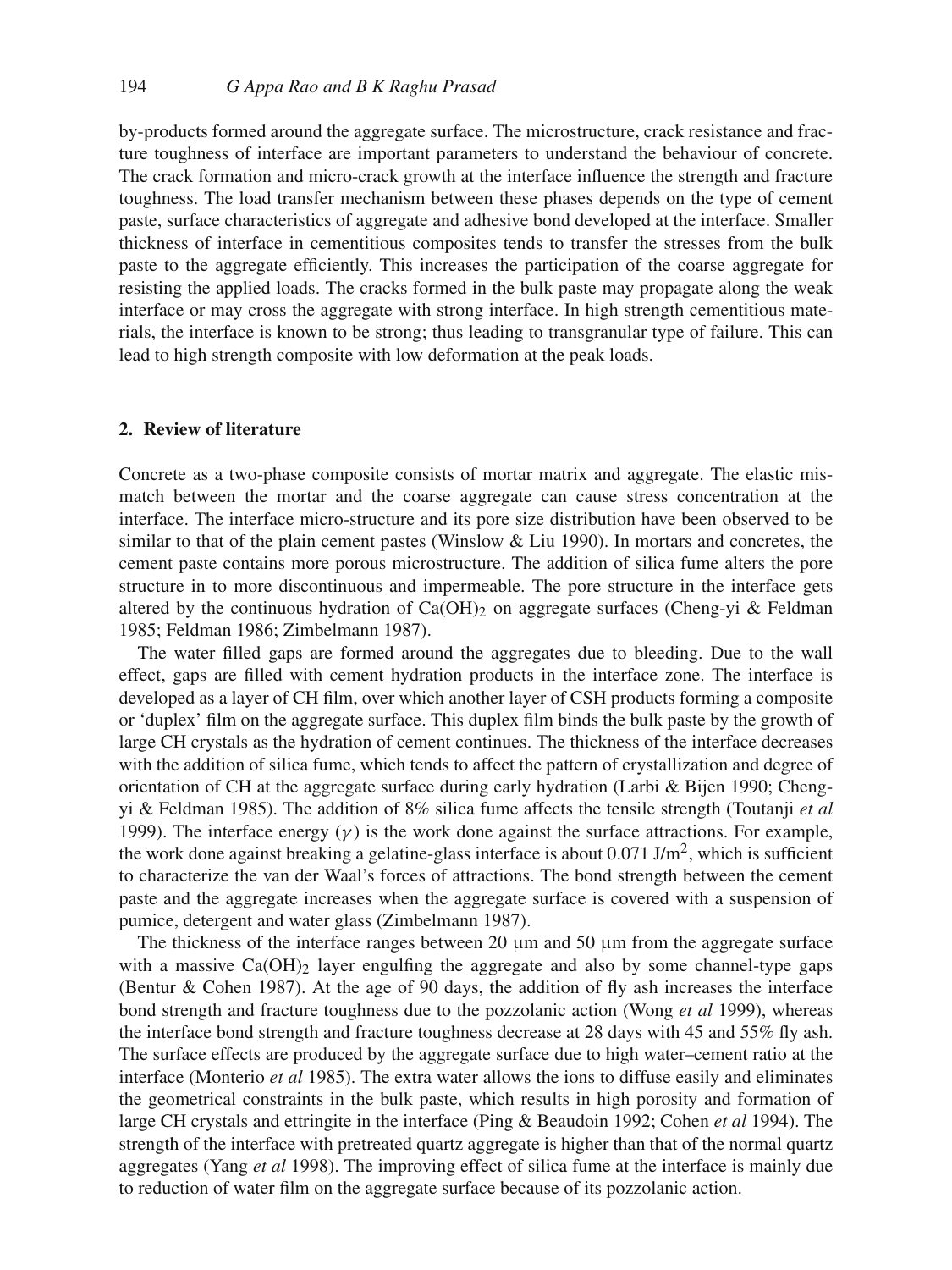The well-polished aggregate with only mechanical interaction can produce weak bond. The aggregates with good chemical reaction with the cement paste can achieve high bond strength. With porous light weight aggregate surfaces, penetration of cement hydration products into the aggregate increases the interface density due to mechanical interlock. The interface formed on high strength lightweight aggregate with dense outer layer; and on normal weight aggregate appears very similar. On lightweight aggregates with weak and porous outer layer; and also on aggregates without outer layer, the interface seems to be dense and homogeneous. With such aggregate surfaces, the mechanical interlock between the aggregate and the cement paste increases the bond strength (Zhang & Gjorv 1990). The flaws in the interface may initiate progressive failure. The interface fracture energy varies between 0.01 and 1.17 J/m<sup>2</sup>. The van der Wall's forces of attraction are the primary binding forces at the interface (Pye & Beaudoin 1992). With andesite and dolomite aggregates, the interface energies are 20 J/m<sup>2</sup> and 10 J/m<sup>2</sup> respectively.

The interface could be explained through the structure of Calcium-Silicate-Hydrates (CSH), which is of nanometer to micrometer scale and bonded through the van der Wall's forces. The water between the particles plays very significant role (Alexander 1993). A chemical reaction of cement paste with limestone and andesitic aggregates can raise the micro-hardness and can reduce the crack resistance. Such interface exhibits low toughness, and with the addition of silica fume, its toughness increases (Saito & Kawamura 1986).

The failure of high strength concrete (HSC) members is preceded by a large linear ascending load-displacement response with negligible post-peak displacement with catastrophic failure (Lee & Buyukozturk 1995). The fine aggregate in mortars increases the cracking resistance due to bridging action. The finer fraction of the aggregate does not produce preferential orientation of CH crystals. The strong size effect on the interface fracture toughness with brittle failure has been reported (Trende & Buyukozturk 1998). For the given loading, the critical interface fracture energy release rate, Gi increases with the rough surfaces in both mode I and in mixed modes. For the given roughness, the interface fracture energy release rate, G<sub>i</sub> increases with increase in shear loading. Testing of the wedge-splitting composite specimens of different size shows that there is a non-negligible size effect in the interface ranging from 22.50 to 85 cm<sup>2</sup> (Tschegg *et al* 1996). The interface fracture energy, G*i*, of the sandstone and the limestone-matrix, ranges between 6 and 18 N/m respectively, while the fracture energy of the mortar was 80 N/m. The resistance of the interface is about  $1/6<sup>th</sup>$  of that of the mortar matrix.

The crack deflection occurs when the interface roughness decreases relatively with the roughness of matrix. The tests on sandwich beams  $(152.0 \times 50.8 \times 38.1 \text{ mm})$  under mode I loading reveal that the interface fracture energy increases as the loading phase increases (Lee & Buyukozturk 1995). This is due to shielding effect at the interface with increasing shear loading. At high-phase angle, the interface crack kinking takes place into the mortar or into the aggregate. Hence, the two modes of failures are distinguished for interface cracking (Vervurt 1997). The presence of aggregate in the mortar matrix lowers the cracking load due to stress concentration effect of the aggregate. The extra energy is required for further crack growth when it reaches the interface. An attempt has been made in this paper to study the interface and its influence on the behaviour of concrete using sandwich, and direct rock-mortar compact specimens under mode I and mode II loading effects.

## **3. Research significance**

The stress–strain response in high strength concrete has been observed to be linear up to the peak load due to strong interface formed between different phases of concrete. The behaviour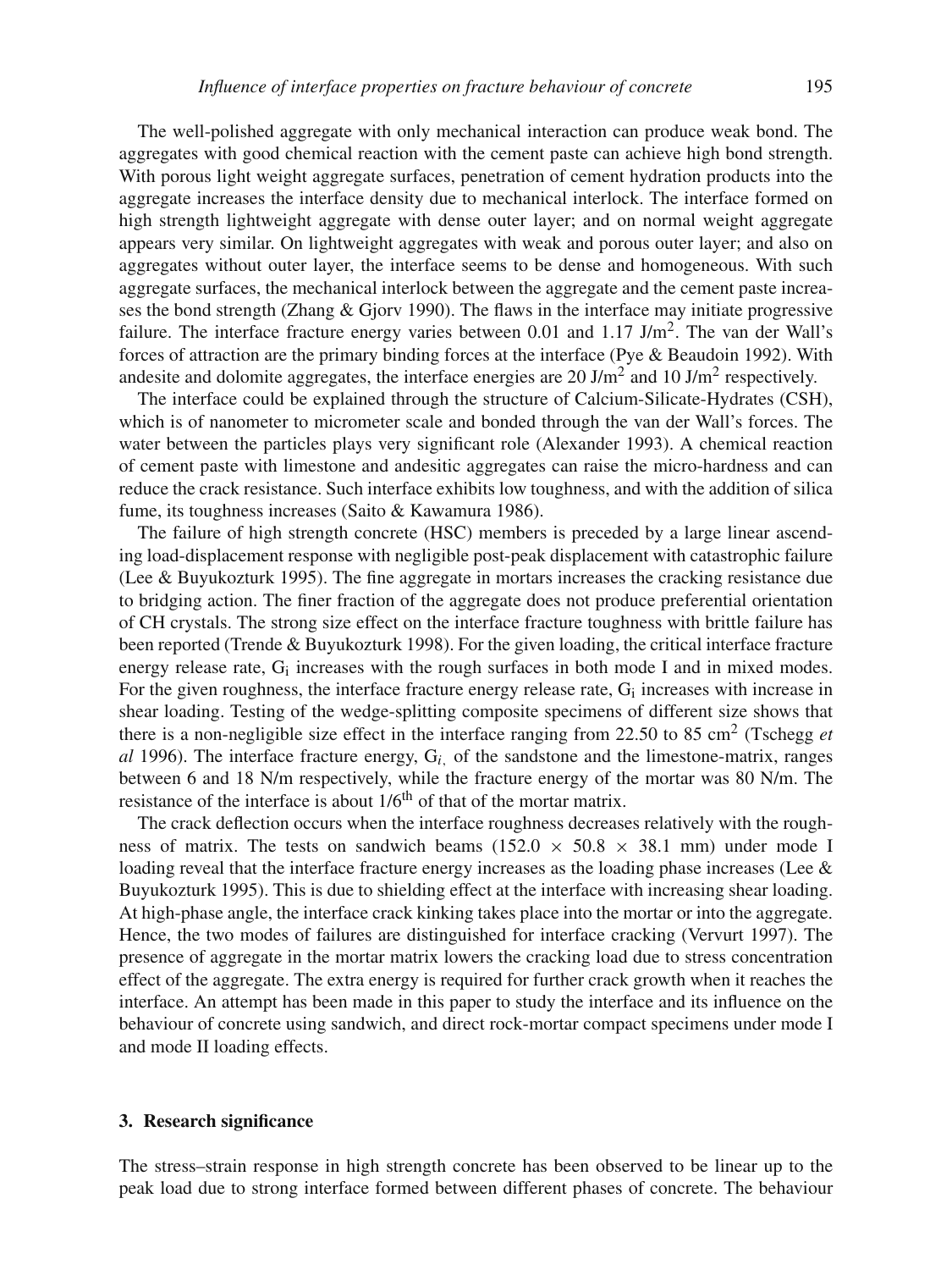of interface appears to be brittle, and hence the LEFM concepts may seem to be applicable to determine its fracture properties. The studies on interface bond strength, interface energy, behaviour of interface, and its influence on stiffness and ductility of concrete are very rarely reported. The interface fracture parameters using double edge-notch sandwich tension specimens with different mortars and surface characteristics of aggregate have been investigated. The size effect in interface in different modes of failure with different notch sizes has been verified.

# **4. Experimental program**

## 4.1 *Materials*

An ordinary Portland cement with 10% silica fume replacement by weight of cement was used. The chemical properties of cement and silica fume are shown in tables 1 and 2 respectively. The natural river sand passing through 2.36 mm sieve with a specific gravity of 2.68 was used. Potable water was used. A high range water reducing agent at  $5$  lit/m<sup>2</sup> was used. The interface between the matrix and different aggregate surfaces was prepared using three different mortars. The water–cementitious ratio was 0.40. The three mortars are designated as CM-I, CM-II and CM-III. The cement–sand ratios are 1:2, 1:3 and 1:4 respectively to achieve different strengths. Table 3 shows the mix proportions and properties of the mortars. The compressive strength of mortars was determined on 50 mm cubes and the tensile strength on split cylinders of 100 mm diameter. The modulii of elasticity of mortars and granite rock were obtained using the ultrasonic pulse velocity technique.

#### 4.2 *Geometry of test specimens*

Two types of specimen were used as shown in figure 1. The hardened concrete blocks prepared with different aggregate sizes, and granite (rock) aggregate slices with different surface characteristics were prepared. Half of the mould was covered with the pre-fabricated hardened concrete or granite blocks with different surface characteristics. The empty half of the portion of

| Sl. No.        | Chemical characteristics      | Expressed as | 43 Grade cement |
|----------------|-------------------------------|--------------|-----------------|
| $\mathbf{1}$   | Loss on ignition              | $\%$         | 1.40            |
| $\overline{2}$ | Insoluble residue             | $\%$         | 0.40            |
| 3              | Total silica                  | $\%$         | 21.70           |
| $\overline{4}$ | Alumina                       | %            | 5.00            |
| 5              | Ferric oxide                  | $\%$         | 4.20            |
| 6              | Calcium oxide                 | %            | 63.90           |
| 7              | Magnesium oxide               | $\%$         | 1.20            |
| 8              | Sulfuric anhydride            | $\%$         | 1.85            |
| 9              | Lime saturation factor        |              | 0.90            |
| 10             | Alumina modulus               |              | 1.19            |
| 11             | Tricalcium silicate           | $\%$         | 50.30           |
| 12             | Di calcium silicate           | %            | 24.30           |
| 13             | Tri calcium aluminate         | $\%$         | 6.15            |
| 14             | Tetra calcium alumino ferrite | $\%$         | 12.80           |

**Table 1.** Chemical properties of 43 grade cement.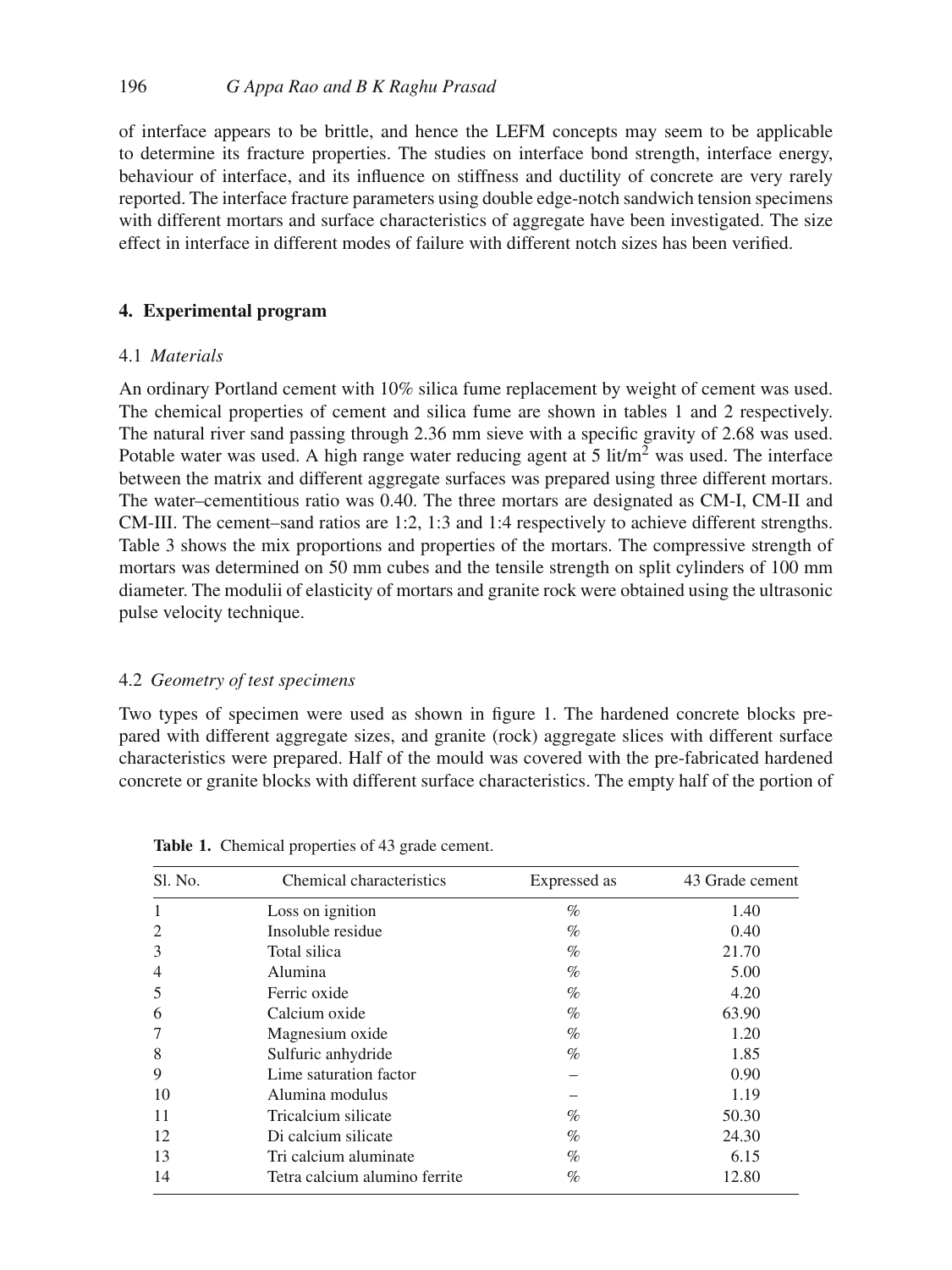| Composition                    | Result, % |
|--------------------------------|-----------|
| SiO <sub>2</sub>               | 93.60     |
| $Al_2O_3$                      | 0.80      |
| Fe <sub>2</sub> O <sub>3</sub> | 0.50      |
| CaO                            | 1.80      |
| MgO                            | 1.10      |
| Na <sub>2</sub> O              | 0.10      |
| $K_2O$                         | 0.10      |
| MnO                            | <b>BD</b> |
| TiO <sub>2</sub>               | <b>BD</b> |
| $H_2O(-)$                      | 0.60      |
| L.O.I.                         | 1.0       |
|                                |           |

**Table 2.** Chemical composition of silica fume.

L.O.I. = Weight loss at  $900^{\circ}$ C (includes H<sub>2</sub>O (+)), H<sub>2</sub>O (–) = Weight loss at 110<sup>°</sup>C, BD = below detection

the mould was filled with fresh mortar against granite aggregate or hardened concrete surface to produce different interfaces.

Five different aggregate surfaces were produced to test the specimen in direct tension. These five types of surfaces include; rough, and smooth granite surface, rough, and smooth hardened concrete surfaces, and direct casting surface of hardened concrete. In sandwich composite specimens, a thin slice of aggregate (granite) or hardened concrete with different surface characteristics were embedded in moulds at appropriate location, before fresh mortar was poured into the empty portions on either side of the slice. In this specimen also different surface characteristics of the aggregates or hardened concrete were selected to produce different interfaces. At the junction of the mortar and the aggregate (rock) or hardened concrete, two edge notches were formed using a diamond saw cutter just before testing. The double edge notched compact specimens were then loaded in direct tension normal to the edge notches to fail in mode I. Similar specimens were prepared to test in mode II loading.

#### 4.3 *Preparation of test specimens*

The test specimens were rectangular in plan with length-to-width ratio 2.0 and 80 mm thick. The actual geometric dimensions were used for calculating various parameters. The rough surface of the aggregate was formed by chiseling with different roughness pattern, and the smooth surfaces were produced by a diamond saw cutter. In this study, rough, smooth, and casting surfaces of the hardened concrete were intentionally prepared. The different types of casting surfaces of

|        |     |             |    |      | Mortar C-S W-C SF, % Sand size, Compressive | Pulse | Modulus of                                                 | Tensile |
|--------|-----|-------------|----|------|---------------------------------------------|-------|------------------------------------------------------------|---------|
|        |     | Ratio Ratio |    | mm   |                                             |       | strength, MPa velocity, km/s elasticity, MPa strength, MPa |         |
| CM-I   | 1:2 | 0.40        | 10 | 2.36 | 43.10                                       | 3.96  | 25000                                                      | 2.31    |
| CM-II  | 1.3 | 0.40        | 10 | 2.36 | 46.00                                       | 4.00  | 25540                                                      | 2.38    |
| CM-III | 1:4 | 0.40        | 10 | 2.36 | 30.07                                       | 3.95  | 24820                                                      | 1.33    |

**Table 3.** Mix proportioning and strength of mortars.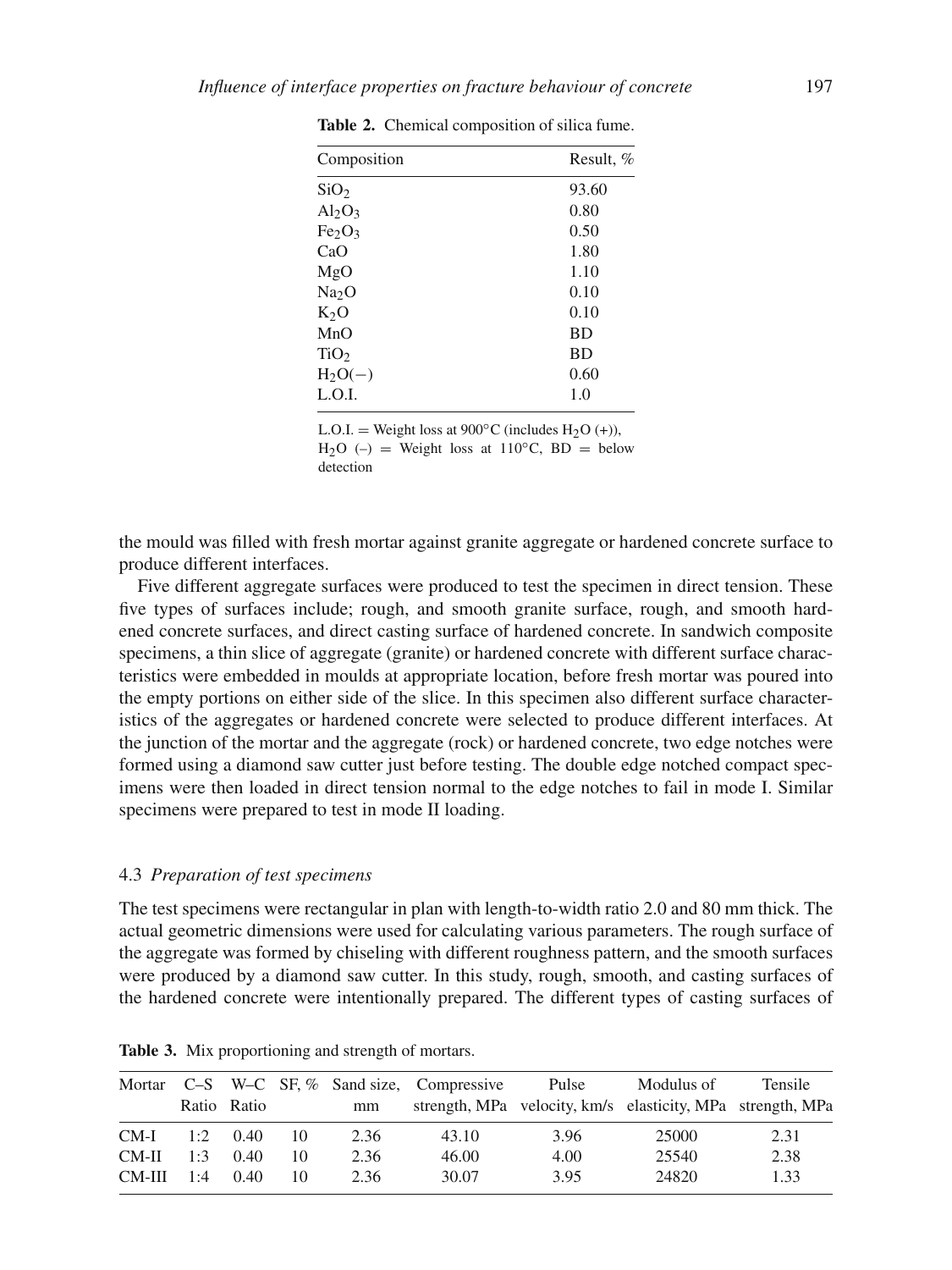

**Figure 1.** Typical test specimens used in the study. (**a**) Aggregate and mortar are in direct contact, (**b**) aggregate is embedded in mortar.

concrete were produced using different sizes of coarse aggregate. Specially fabricated steel grips were used to apply the tensile load in the specimens. The direct shear loading was applied to produce mode II failure. The tension test set-up consists of steel angles welded with steel flats to provide sufficient contact area for gripping the specimen. Nuts and bolts system was designed to fasten the composite specimen along with G-clamps for achieving additional gripping to avoid slipping of the specimen in the grips. To minimize the concentration effects, 3 mm thick rubber padding was also provided between the test specimen and the loading platens. Different sizes of specimens were produced to understand the size effect in interface.

# 4.4 *Testing of specimens*

With the procedure mentioned in section 4.3, the interface fracture properties have been studied. The interface was created between mortar matrix and rough hardened high strength concrete  $(f_{ck} > 100 \text{ MPa})$  surface. Different sizes of the test specimens have been prepared which resulted in different interface area. The thickness of the composite specimen was 80 mm. However, while calculating various properties the actual existing geometric dimensions were used. Sandwiched composite specimens with mode-I and mode-II loading effects were used. The load was applied gradually up to the peak in increments. At every load increment, the CMOD in mode I was recorded using LVDT mounted by aluminium angles glued at each notch of the mouth. In order to measure the crack mouth sliding in mode II, aluminium angles were glued on either side of the interface. The movement of aggregate strip was monitored by the relative displacement between aggregate and the mortar. The work of fracture is the area under the load vs. CMOD or slip curve. The interface fracture energy was estimated by dividing the work of fracture by the actual failure interface area. The smallest LVDT used in the study could measure a maximum displacement of  $\pm$  500 µm in one set-up, with which it could sense a smallest displacement of 1.0 μm during the test. The Load-CMOD variations in granite rock and mortar were observed on TPB and DENCTS respectively. Due to its highly brittle nature of the interface, the variation of CMOD or slip with load could be monitored up to peak load.

# **5. Test results and discussion**

#### 5.1 *Mode I fracture parameters*

5.1a *Load-CMOD response*: The load versus crack mouth opening displacement responses were measured in all the test specimens. Figure 2 shows a typical load- crack mouth opening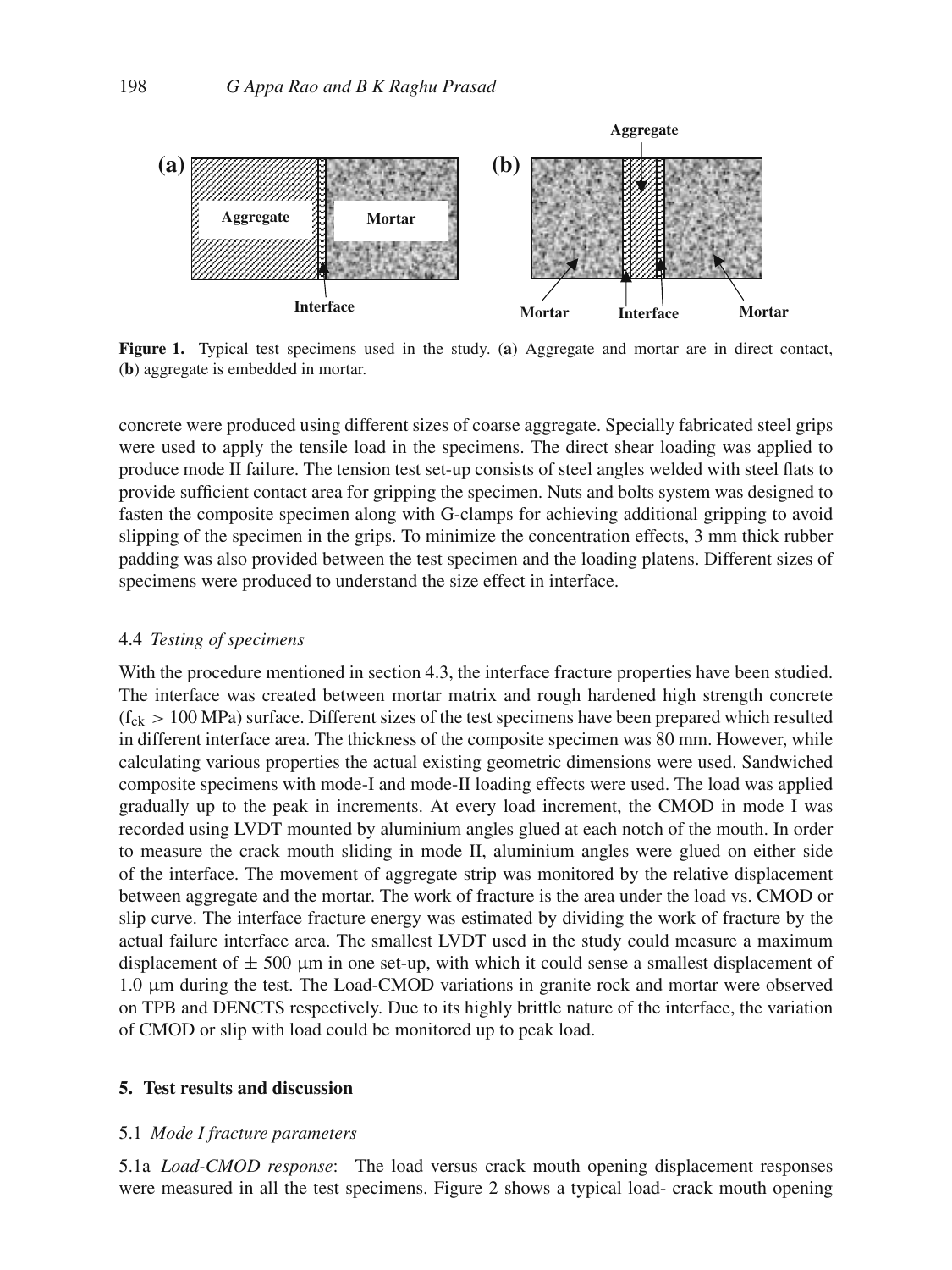

**Figure 2.** Load vs. CMOD at the interface under mode I loading.

displacement, CMOD response obtained at the interface in mode I loading. The load vs. CMOD response could be monitored only up to the peak load because the interface was brittle causing sudden failure. The load-CMOD response at the interface is linear up to the peak load. This response could reveal that the interface in HSC is brittle, which is different from the expected failure in cement pastes and mortars. This response in the interface enables to make use of the classical LEFM concepts to characterize the failure of interface in concrete. Similar observations have been reported (Lee & Buyukozturk 1995), where the failure of interface was preceded by a linear ascending response with no post-peak resistance showing catastrophic failure. At every load increment, CMOD was measured using the linear variable differential transducers (LVDT). The critical CMOD in mortar and rock are shown in table 4. The values of the measured CMOD at the interface in sandwich composite specimens are shown in tables 5 and 6. With smooth concrete surface, the measured CMOD was 50  $\mu$ m, whereas in casting surface of hardened concrete showed only 9 μm. The observed CMOD with rough granite aggregate ranges between 11 μm and 24 μm. Due to brittle nature, the interface fracture properties could be characterized using LEFM.

5.1b *Tensile strength of interface*: The interface area formed with mortar in direct contact with the aggregate surface has been observed to vary between 3000 and  $6720 \text{ mm}^2$ . The tensile stress

| Material                                          | Mortar        | Rock        |
|---------------------------------------------------|---------------|-------------|
| Tensile strength, MPa                             | 1.94          | 9.05        |
| Modulus of elasticity, MPa                        | 24900         | 39210       |
| Type of specimen                                  | <b>DENCTS</b> | <b>TPBS</b> |
| Area of ligament, $mm2$                           | 8300          | 5469        |
| Failure load, Kn                                  | 16.10         | 5.85        |
| Work of fracture, N-m                             | 0.60          | 0.42        |
| Fracture energy, N/m                              | 72.30         | 76.80       |
| Fracture toughness, MPa√m                         | 1.34          | 1.74        |
| Characteristic length, mm                         | 478           | 36.80       |
| Stiffness, kN/mm                                  | 64.285        | 240         |
| $CMD_c$ , $\mu$ m                                 | 9             | 12          |
| Ductility factor, $(G_i/\sigma)$ ( $(J/m^2)/kN$ ) | 37.27         | 8.49        |

**Table 4.** Fracture properties of mortar and rock specimens.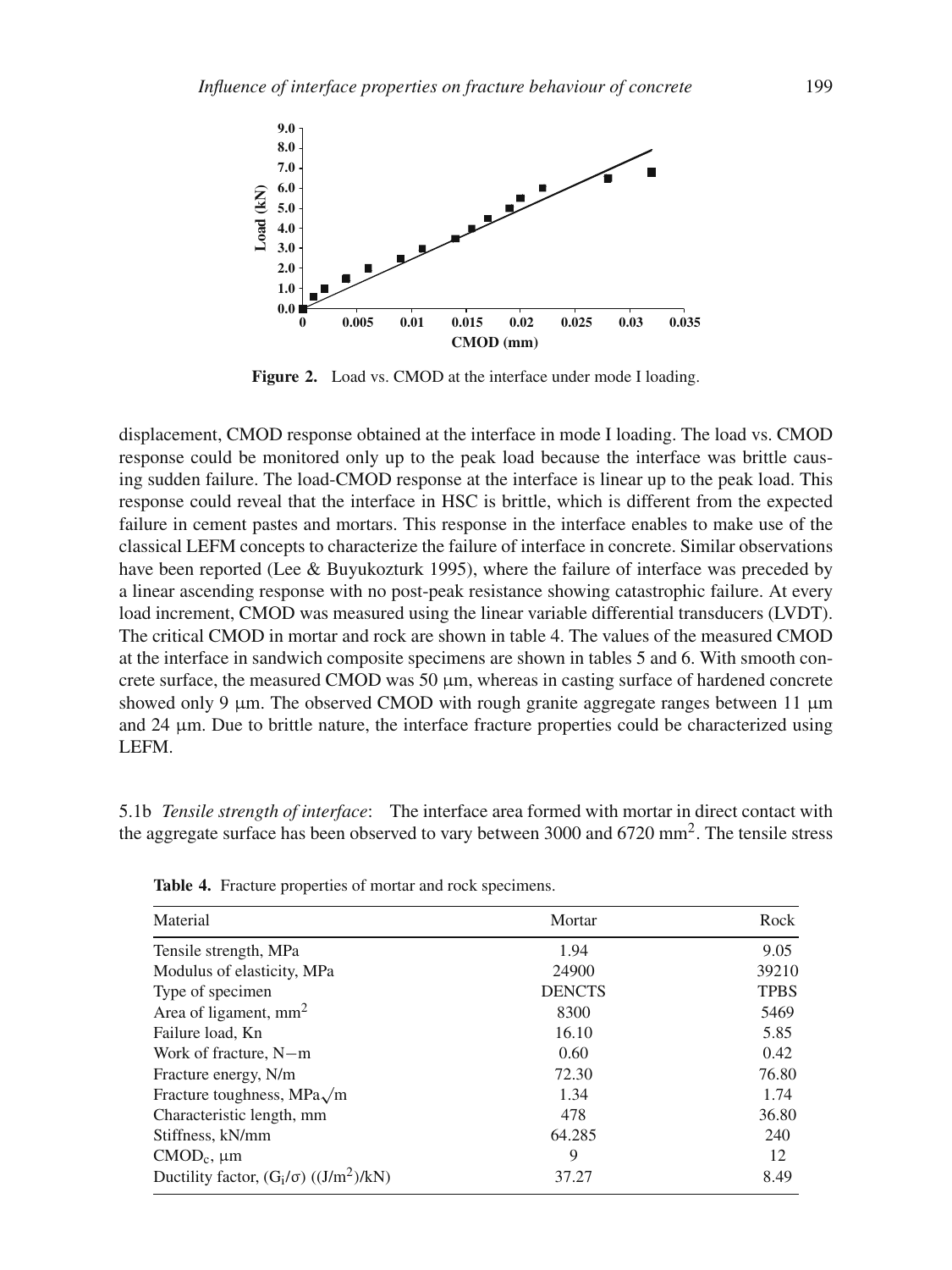|                                                                              | Table 5. Fracture properties of interface with direct contact specimens under mode-I loading. |                                      |                          |                              |                                                                                 |                                                  |                                                         |                  |                    |                                                  |
|------------------------------------------------------------------------------|-----------------------------------------------------------------------------------------------|--------------------------------------|--------------------------|------------------------------|---------------------------------------------------------------------------------|--------------------------------------------------|---------------------------------------------------------|------------------|--------------------|--------------------------------------------------|
| Type of<br>nortar                                                            | Type of surface                                                                               | rface<br>area,<br>(mm <sup>2</sup> ) | Failure<br>Ioad,<br>(kN) | Stress at<br>failure,<br>MPa | Work of<br>fracture,<br>N–m                                                     | Fracture<br>energy,<br>N/m                       | toughness,<br>$K_{i, Ic}$ (MPa $\sqrt{m}$ )<br>Fracture | MOD <sub>c</sub> | Stiffness<br>kN/mm | Ductility factor<br>$(G_{\rm i}/\sigma)$         |
| II-NC                                                                        | Rough concrete                                                                                |                                      |                          |                              |                                                                                 |                                                  |                                                         | 35               |                    |                                                  |
|                                                                              | Rough concrete                                                                                | 58<br>58<br>58                       |                          | 0.83<br>1.01<br>0.90<br>0.54 | $\begin{array}{c} 0.13 \\ 0.17 \\ 0.064 \\ 0.012 \\ 0.012 \\ 0.009 \end{array}$ | $23.42$<br>$25.30$<br>$11.60$<br>$4.0$<br>$2.50$ | 0.77<br>0.84<br>0.32<br>0.29                            |                  | <b>8653328</b>     | $28.22$<br>$25.65$<br>$4.45$<br>$4.45$<br>$4.63$ |
| $\begin{array}{ll} \text{CVA-I} \\ \text{CVA-I} \\ \text{CVA-I} \end{array}$ | Rough concrete                                                                                |                                      |                          |                              |                                                                                 |                                                  |                                                         |                  |                    |                                                  |
|                                                                              | Rough concrete                                                                                | 8 <sup>o</sup>                       |                          |                              |                                                                                 |                                                  |                                                         |                  |                    |                                                  |
| CM-II                                                                        | Rough concrete                                                                                | 680                                  |                          |                              |                                                                                 |                                                  |                                                         |                  |                    |                                                  |
|                                                                              |                                                                                               |                                      |                          |                              |                                                                                 |                                                  |                                                         |                  |                    |                                                  |

| ١                                                                                          |
|--------------------------------------------------------------------------------------------|
|                                                                                            |
| ֧֧֧֧֧֧֧֧֧֧֧֧֧֧֧֧֧֧֧֧֧֧֧֛֪֧֛֚֚֚֚֚֚֚֚֚֚֚֚֚֚֚֚֚֚֚֚֚֚֚֚֝֝֓֝֓֝֟֓֝֓֝֓֝֓֝֓֝֬֝֬֝֓֝֬֝֬֝֬֝֬֝֬֝֬֝֬֝֬֝ |
| your montage to the convenience to the contract of<br>I                                    |
|                                                                                            |
| i                                                                                          |
|                                                                                            |
| ・・・・・ くく くせきくもくき                                                                           |
|                                                                                            |
| <b>TIME MORGANIA</b>                                                                       |
| I<br>I                                                                                     |
| ı<br>ble 5.                                                                                |
|                                                                                            |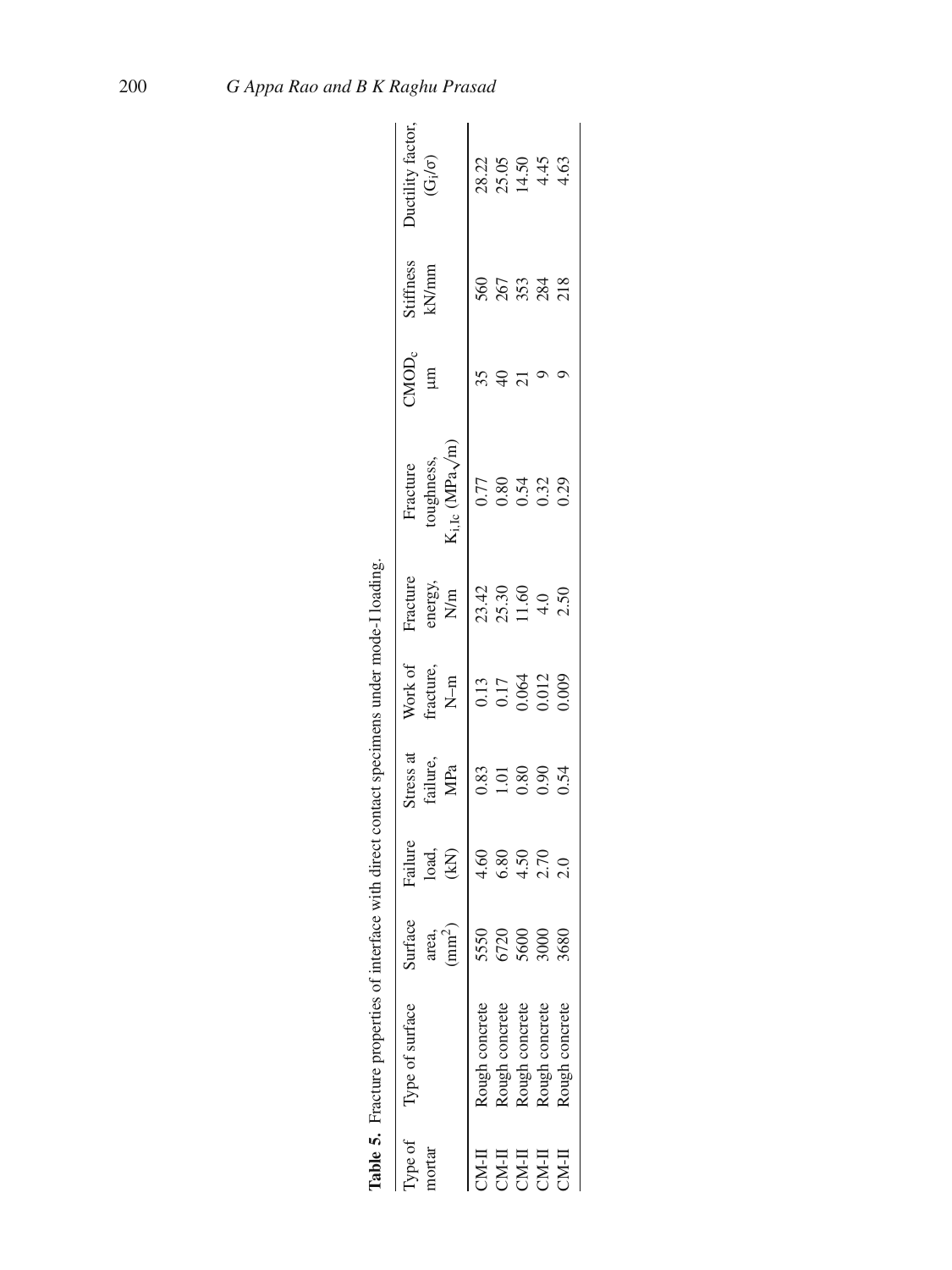|        | lable 6. Fracture properties of interface in sandwich specimens under mode-I loading. |                                |                                     |                                                              |                                                                                                 |                                                                                      |                                                |                                          |                                        |                                                                       |
|--------|---------------------------------------------------------------------------------------|--------------------------------|-------------------------------------|--------------------------------------------------------------|-------------------------------------------------------------------------------------------------|--------------------------------------------------------------------------------------|------------------------------------------------|------------------------------------------|----------------------------------------|-----------------------------------------------------------------------|
|        | Type of Type of surface                                                               | urface                         | Failure                             | stress at                                                    |                                                                                                 | Tacture                                                                              | Fracture                                       |                                          | Stiffness<br>kN/mm                     | Juctility factor                                                      |
| mortar |                                                                                       | area                           |                                     |                                                              |                                                                                                 |                                                                                      | toughness,                                     | $\text{CMOD}_{\text{c}}$ ;<br>( $\mu$ m) |                                        | $(G_{\rm i}/\sigma)$                                                  |
|        |                                                                                       | (mm <sup>2</sup> )             | $_{\rm lead}^{\rm load}$            | $\begin{array}{c} \mbox{failure}\\ \mbox{(MPa)} \end{array}$ | Work of<br>fracture, $(N-m)$                                                                    | energy $\overline{\mathrm{(Nm)}}$                                                    | $\dot{\mathcal{A}}_{i, Ic, }$ MPa $\sqrt{n}$   |                                          |                                        |                                                                       |
|        | Rough rock                                                                            | 6880                           |                                     |                                                              |                                                                                                 |                                                                                      |                                                |                                          |                                        |                                                                       |
|        |                                                                                       |                                | 0<br>0 0 4 5 0 0 0<br>1 1 0 0 0 0 0 | 0.214660.34                                                  | $\begin{array}{c} 0.022 \\ 0.0185 \\ 0.0075 \\ 0.0075 \\ 0.0145 \\ 0.0103 \\ 0.025 \end{array}$ | $\begin{array}{c} 208 \\ 1.58 \\ 1.40 \\ 0.90 \\ 1.90 \\ 1.90 \\ \hline \end{array}$ | $0.28$<br>$0.27$<br>$0.27$<br>$0.22$<br>$0.22$ | $\frac{4}{2}$                            | 9.14<br>11.2<br>75<br>37.5<br>40<br>40 | $\begin{array}{c} 13.91 \\ 13.17 \\ 3.04 \\ 4.09 \\ 5.59 \end{array}$ |
|        | Rough rock<br>Smooth concrete                                                         | 11680<br>5360<br>5040<br>11371 |                                     |                                                              |                                                                                                 |                                                                                      |                                                | 50                                       |                                        |                                                                       |
|        | Rough rock                                                                            |                                |                                     |                                                              |                                                                                                 |                                                                                      |                                                |                                          |                                        |                                                                       |
|        | Concrete (CS)                                                                         |                                |                                     |                                                              |                                                                                                 |                                                                                      |                                                |                                          |                                        |                                                                       |
|        | Rough rock                                                                            | 13284                          |                                     |                                                              |                                                                                                 |                                                                                      |                                                |                                          |                                        |                                                                       |
|        |                                                                                       |                                |                                     |                                                              |                                                                                                 |                                                                                      |                                                |                                          |                                        |                                                                       |

Table 6. Fracture properties of interface in sandwich specimens under mode-I loading.

CS Casting Surface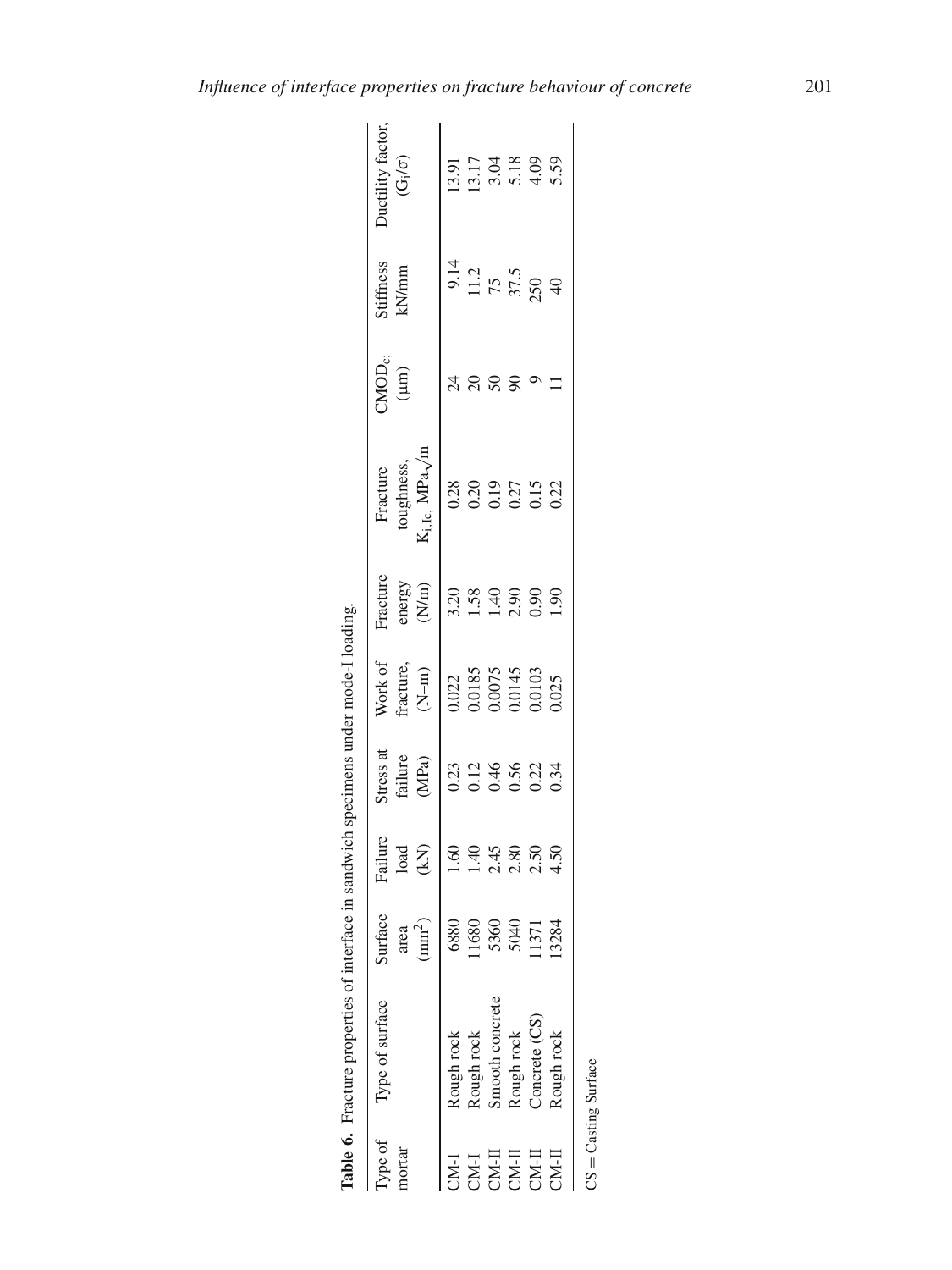at the interface with rough concrete surface ranges between 0.54 and 1.01 MPa. This is about 1/4th to 1/2nd of the tensile strength of mortar, as shown in table 4. Tables 5 and 6 show the tensile strength of interface. The modulus of rupture of the granite aggregate was about 20 to 10 times greater than the tensile strength of the interface. In sandwich composite specimens, the normal stress at the interface ranges between 0.12 and 0.56 MPa, which is about 1/16th to 1/3.5th of that of the mortar. The strength of the interface with smooth hardened concrete surface is 0.46 MPa, which is relatively high compared with that of rough rock surface. The strength of the interface in CM-II is significantly high with rough concrete surface than that of rough granite aggregate. The strength of the interface with CM-I mortar is relatively low.

5.1c *Mode I fracture energy of interface*: The work of fracture,  $W_F$ , is the area under the load-CMOD response up to the critical crack mouth opening displacement, CMOD<sub>c</sub>. The fracture energy,  $G_i$  is the work of fracture per unit crack surface area.  $G_i$  is determined by the following relationship

$$
G_{i,I} = W_F / A_{lig}.
$$
 (1)

The observations are shown in tables 5 and 6 under mode I loading. The crack mouth opening displacement, CMOD at the interface with mortar CM-II and rough aggregate surface ranges between 9 μm and 40 μm. The work of fracture has been found to vary between 0.009 and 0.17 J. The fracture energy of the mortar and the granite aggregate were 72.30 J/m<sup>2</sup>, and 76.80 J/m<sup>2</sup> respectively, as shown in table 4. The mode-I fracture energy of the interface has been found to vary between 2.5 and 25.30 J/m<sup>2</sup>, which is in the range of 1/25th to 1/3rd of that of the mortar or aggregate. The rough surface of the hardened concrete containing large size aggregate exhibited traces of significant pulling out of the aggregate. The fracture surface of the concrete was tortuous and porous. With such surfaces, the fracture energy of the interface increases significantly due to the improved mechanical interlock. Further, the addition of silica fume also increases the bond strength. Such a trend has been reported by Alexander (1993), in which the type of aggregate surface had significant influence on the interface properties. The interface fracture energy has been observed to range between 20 J/m<sup>2</sup> and 10 J/m<sup>2</sup> depending on the shape of the aggregate. A strong size effect has been noticed on the interface fracture toughness showing brittle interfaces in cementitious materials (Trende & Buyukozturk 1998). The crack was observed to propagate along the interface. This reveals that the interface seems to be very brittle, and vulnerable for the crack to propagate. The fracture energy of the interface with the rough aggregate surface ranges between  $1.58$  J/m<sup>2</sup> and  $3.2$  J/m<sup>2</sup>. In the sandwich composite specimens, there exists only a negligible size effect (Tschegg *et al* 1996). Gi values with the interface formed between sandstone and matrix, and between limestone and matrix were reported to range between 6 J and 18 J, although the specific fracture energy of the matrix were about 80 J. The interface with the smooth and casting surfaces of the hardened concrete exhibits somewhat lower fracture energy than that of the rough granite aggregate. It was possible to expect a chemical reaction between the aggregate in concrete and the silica fume matrix, resulting in high fracture energy with smooth hardened concrete surface. The interaction between cement paste and aggregate surface lowers both the toughness and the cracking resistance at the interface (Saito & Kawamura 1986). On casting surface of hardened concrete, cement paste could penetrate into the voids to improve the mechanical interlock.

The type of interface also depends on the microstructure of the aggregate. With the porous aggregate surface, the hydration products penetrate into the pores improving the mechanical interlock (Zhang & Gjorv 1990). The fracture energy of the interface with the casting surface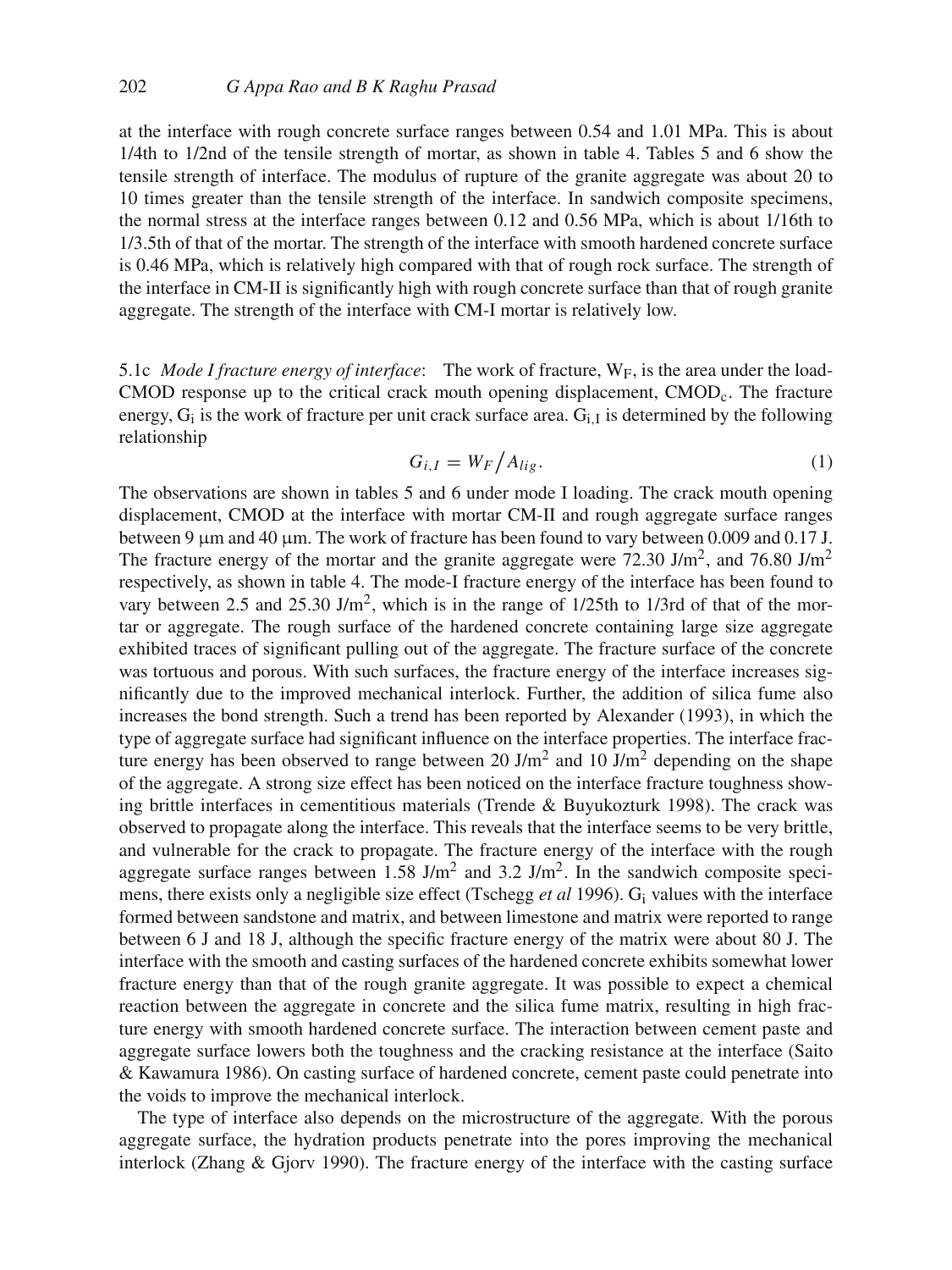of the hardened concrete has been found to be 0.90 J/m<sup>2</sup>, while it is 1.40 J/m<sup>2</sup> with the smooth hardened concrete surface. Similar observations have been made by the earlier workers (Pye & Beaudoin 1992). The resistance of the interface against the crack propagation is only 1/6th of that of the matrix. The aggregate in the mortar matrix decreases the cracking load (Vervurt 1997) due to the stress concentration effect of the coarse aggregate.

5.1d *Mode I fracture toughness of interface*: The stress intensity factor at the peak load is known as the critical stress intensity factor or the fracture toughness. In this study, only the critical stress intensity factors observed in the interface are reported in tables 5 and 6. The fracture toughness of the aggregate and the mortar has been observed as 1.74 MPa $[m]^{1/2}$  and 1.34 MPa $[m]^{1/2}$  respectively as shown in table 4. The granite aggregate looks relatively ductile in comparison with the mortar. The mortar used in this study is stronger than the aggregate. The fracture toughness of interface under mode I loading with rough hardened concrete surface against mortar has been observed to vary between 0.29 and 0.80 MPa $[m]^{1/2}$ . In the sandwich specimens under mode I loading, the fracture toughness has been found to vary between 0.20 and 0.28 MPa $[m]^{1/2}$  with the rough granite aggregate surface. In the interface formed with smooth, and hardened concrete cast surface, the fracture toughness under mode I loading have been observed to be 0.15 and 0.19 MPa $[m]^{1/2}$  respectively. As the mechanical interlocking at the interface increases, the fracture toughness increases.

5.1e *Effect of interface on stiffness of concrete*: The stiffness of the composite sandwich specimens with different aggregate surface is shown in table 6. The slope of the linear load-CMOD response is the stiffness, 'k' in N/mm. The stiffness of the specimen is proportional to the modulus of elasticity of the material. The stiffness of the mortar and granite aggregate were found to vary between 64.29 and 240 kN/mm respectively. The stiffness of composite specimen was observed to be high as shown in tables 5 and 6. The stiffness with CM-II mortar against the rough concrete surface ranges between 218 and 560 kN/mm. Low stiffness values have been observed in sandwich composite specimens. The rough granite aggregate with CM-II mortar exhibited relatively high stiffness than that of CM-I mortar. The stiffness of composite specimen with CM-I mortar is 10 kN/mm, whereas the stiffness with CM-II mortar is significantly high. The stiffness of composite specimen with cast concrete surface is 250 kN/mm. The stiffness of composite specimen with rough aggregate surface is 40 kN/mm. The stiffness of composite specimen with smooth hardened concrete surface is 75 kN/mm. This indicates that the interface varies with different aggregate surfaces. In composite specimens with rough aggregate surface against strong mortar produced very high stiffness and high load carrying capacity. Therefore, the concrete produced with rough aggregate surface characteristics using strong mortars showed very high stiffness and brittleness.

5.1f *Effect of interface on ductility of concrete*: Ductility is defined as the ratio of the fracture energy to the peak stress  $(G_i/\sigma)$ . The ductility of the specimens increases as the roughness of the aggregate surface increases as shown in tables 5 and 6. With smooth aggregate surface the ductility of composite specimen has been observed to be decreased. The ductility of specimens with mortar matrix against the hardened concrete interface has been observed to be higher than that of the rough aggregate. In case of interface with mortar matrix and rough concrete, the ductility of composite specimens varies between 4.45 and 28.22 (N/m)/MPa, whereas in sandwich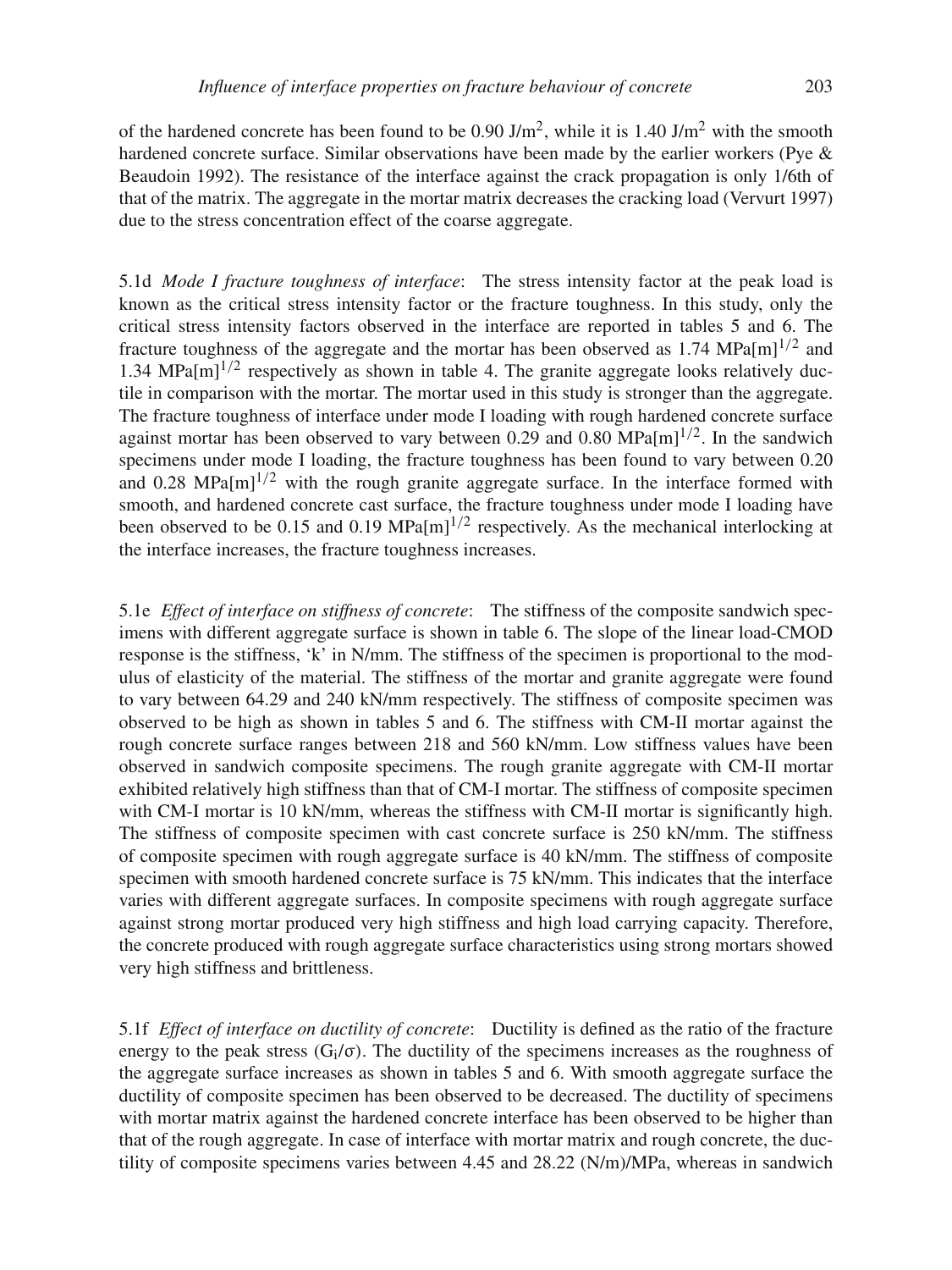composite specimens, it varies from 3.04 to 13.91 (N/m)/MPa. In the specimens with aggregate in direct contact with mortar or aggregate slice embedded in mortar, the rough aggregate surfaces resulted in higher ductility. The smooth concrete surface had shown less ductility i.e., more brittleness.

In sandwich composite specimens, the ductility has been observed to decrease as the interface surface area increases. With strong interface, the ductility of composite specimen decreases with increasing the interface area. In strong mortars with silica fume, very strong interface has been formed. This results in transgranular type of failure in concrete. Hence, the strong interface can lead to brittle composites, which exhibit linear response. This is also due to minimizing the mismatch between the stiffness of aggregate, mortar and the interface. The interface behaves linearly up to peak load, which is followed by catastrophic failure.

## 5.2 *Mode II fracture parameters*

5.2a *Slip in interface*: The slip (deformation under shear loading) at the interface under direct shear has been monitored. Mortar CM-II is stronger than mortars CM-I and CM-III. The fracture properties of interface in mode II are shown in table 7. The slip in the interface at failure has been observed to range between 4 μm and 9 μm in CM-II mortar, whereas in CM-I and CM-III mortars, the slip at the interface has been observed to be about 10 μm. The load-slip response at the interface has been observed to be linear up to the peak load. Beyond the peak load, the composite specimens exhibit catastrophic failure. The slip at the interface in CM-II mortar with rough rock surface ranges between 3 μm and 17 μm, as shown in table 7. The interface has been observed to be stiff and strong in rich mortars. The slip in such interfaces seems to be relatively low at the peak load. A typical load-slip response under mode II loading is shown in figure 3. Similar observations have been reported earlier also, where the failure at the interface was preceded by linear ascending response followed by steep post-peak response (Lee & Buyukozturk 1995).

5.2b *Shear strength of interface*: The strength of the interface against direct shear with different mortars has been observed to range between 0.79 and 2.79 MPa. The shear strengths of interface are shown in table 7. The shear strengths of interface with CM-II mortar against smooth hardened concrete surface have been observed to be 2.13 and 2.61 MPa. The shear strengths have been observed to vary between 2.24 and 2.79 MPa with rough granite aggregate against mortar CM-II. The shear strength of interface was less than 1.66 MPa with rough granite aggregate with mortar CM-III. With mortar CM-I, the shear strength has been found to be relatively low. On smooth hardened concrete surface, the chemical reaction between the aggregate in hardened concrete and the mortar due to pozzolanic reaction of silica fume might have occurred. The shear strength of the interface increases as the roughness of aggregate increases. Further, the shear strength also increases as the inclination of interface increases due to shielding effect of aggregate.

5.2c *Fracture energy of interface*: The work of fracture,  $W_F$ , is the area under the load-CMOD response up to the critical crack mouth opening displacement, CMODc. The fracture energy,  $G_{i,II}$  is the work of fracture per unit crack surface area.  $G_{i,II}$  is determined by the following relationship

$$
G_{i,II} = W_F / A_{lig}.
$$
 (2)

The fracture energy of the interface under mode-II loading, G*i*,*I I* increases as the roughness of the aggregate surface increases. When the orientation of the interface surface increases, the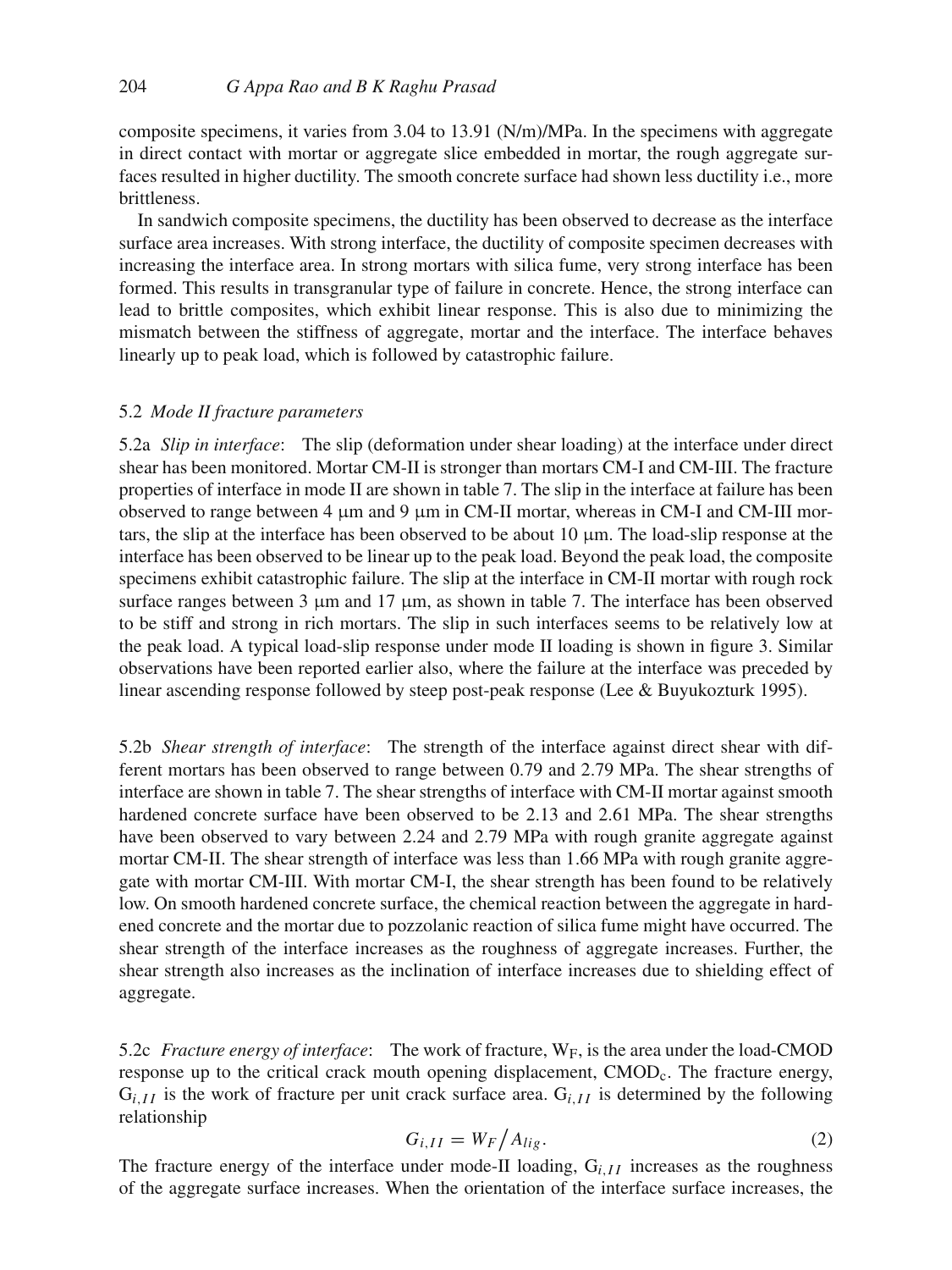|        | Type of Type of surface                                                       | Area of                    | Failure                        | Stress @                                                         | Work of       | Fracture                                                                                 | Fracture toughness,                                 | Slip at                                          | Ductility factor     |
|--------|-------------------------------------------------------------------------------|----------------------------|--------------------------------|------------------------------------------------------------------|---------------|------------------------------------------------------------------------------------------|-----------------------------------------------------|--------------------------------------------------|----------------------|
| nortar |                                                                               | interface, mm <sup>2</sup> | load (kN)                      | failure, MPa                                                     | fracture, N-m | energy, N/m                                                                              | $\mathbf{K}_{i,IIc}$ MPa/m                          | failure, µm                                      | $(\mathbf{G_{i}}/t)$ |
|        |                                                                               | 11066                      |                                | 2.00                                                             |               |                                                                                          |                                                     | 3.0                                              | 14.92                |
|        | Very rough rock*<br>Rough rock<br>Rough rock**<br>Rough rock**<br>Smooth conc | 9520                       | $21.49988011$<br>$21.49488011$ | $1.80$<br>$1.80$<br>$2.71$<br>$2.71$<br>$2.71$<br>$2.5$<br>$2.1$ |               |                                                                                          |                                                     | $\begin{array}{c} 11.0 \\ 17.0 \\ 8 \end{array}$ |                      |
|        |                                                                               | 8107                       |                                |                                                                  |               |                                                                                          |                                                     |                                                  |                      |
|        |                                                                               | 4350<br>7630               |                                |                                                                  |               |                                                                                          |                                                     |                                                  |                      |
|        |                                                                               |                            |                                |                                                                  |               |                                                                                          |                                                     | $4\,90$<br>$90$                                  |                      |
|        | Rough rock<br>Smooth conc                                                     | 5088<br>9348<br>7392       |                                |                                                                  |               |                                                                                          |                                                     |                                                  |                      |
|        |                                                                               |                            |                                |                                                                  |               |                                                                                          |                                                     |                                                  |                      |
|        | Rough rock**                                                                  |                            |                                |                                                                  |               |                                                                                          |                                                     | 12.0                                             |                      |
|        | Rough rock                                                                    | 0560                       | 8.3                            | 0.79                                                             | 0.03          | $29.84*$<br>8.09<br>8.03<br>8.22<br>5.11<br>5.15<br>6.11<br>9.23<br>9.25<br>7.15<br>5.15 | 5<br>0.0.4 0.7 1 0.9 0.1 1 0.9<br>0.0.0.0.0.0.0.0.0 |                                                  |                      |
|        | Rough rock                                                                    | 2320                       | 14.5                           | 1.18                                                             |               |                                                                                          |                                                     | 0.0                                              |                      |

| ı<br>$\sim$<br>$5 - 2 + 3 = 4$<br>ł<br><b>A 45 C 45 C 45 F 4 C</b> |
|--------------------------------------------------------------------|
| ŗ                                                                  |
| ı                                                                  |

Rock surface was inclined at about 10 to 15◦ with the direction of applied load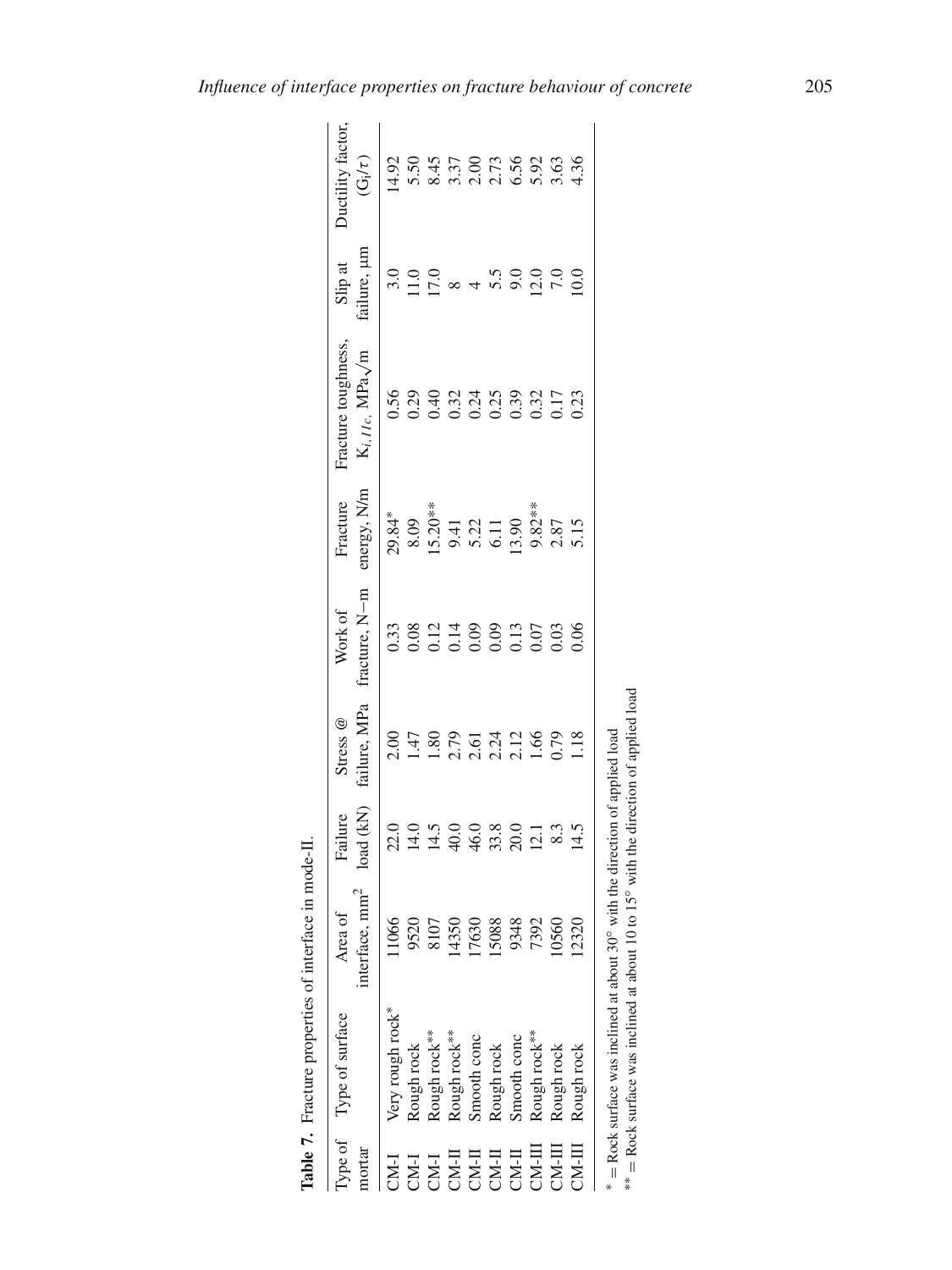

**Figure 3.** Load-slip response under mode II loading.

mode-II fracture energy increases significantly. The increase in the orientation of the interface leads to mixed mode (mode-I and II) failure. The inclination of the granite aggregate surface was varied between 10 and 30 $\degree$  with the direction of loading. The fracture energy of interface in mode II loading in various cases is shown in table 7. The fracture energy of the interface with rough granite aggregate has been observed to vary between 2.87 and 8.09 J/m<sup>2</sup>. When the rock surface was inclined at 10 to 15<sup>°</sup> with the direction of loading, the fracture energy has been found to vary between 9.41 and 15.20 J/m<sup>2</sup>. At an inclination of 30 $^{\circ}$ , the fracture energy was observed to be 29.84 J/m<sup>2</sup>. This indicates that the fracture energy of interface in direct shear increases as the orientation of the aggregate surface increases. Similar observations have been reported by the earlier studies (Lee & Buyukozturk 1995). A strong size effect on interface toughness with brittle failure was reported (Trende & Buyukozturk 1998). With high-phase angles, the interface crack kinking into the mortar or aggregate has been observed.

5.2d *Fracture toughness of interface*: The stress intensity factor at the peak load is known as the critical stress intensity factor or the fracture toughness. In this study, only the critical stress intensity factors observed in the interface are reported. Under mode II loading, as shown in table 7, the fracture toughness of the interface with smooth hardened concrete surface has been found to vary between 0.24 and 0.39 MPa $[m]^{1/2}$ . The fracture toughness with the rough granite aggregate surface ranges between 0.17 and 0.56 MPa $[m]$ <sup>1/2</sup>. The lower value has been observed with less tortuous surface, and the higher value with rough aggregate surface.

5.2e *Effect of interface on ductility of concrete*: Ductility is defined as the ratio of the fracture energy to the shear strength  $(G_i/\tau)$ . In table 7, the ductility of the specimen under mode II loading is shown with different aggregate surfaces and mortars. The ductility of the composite specimen increases as the roughness of the aggregate surface increases. The smooth concrete surface decreases the ductility of the composite specimens. The behaviour of such concretes is brittle with catastrophic failure. In composite specimens under mode-II loading, the ductility of specimen decreases with increase in interface area. The ductility of specimen has been observed to vary between 2.0 and 14.92 (N/m)/MPa. The higher value corresponds to very rough aggregate surface and the smaller value corresponds to smooth concrete surface.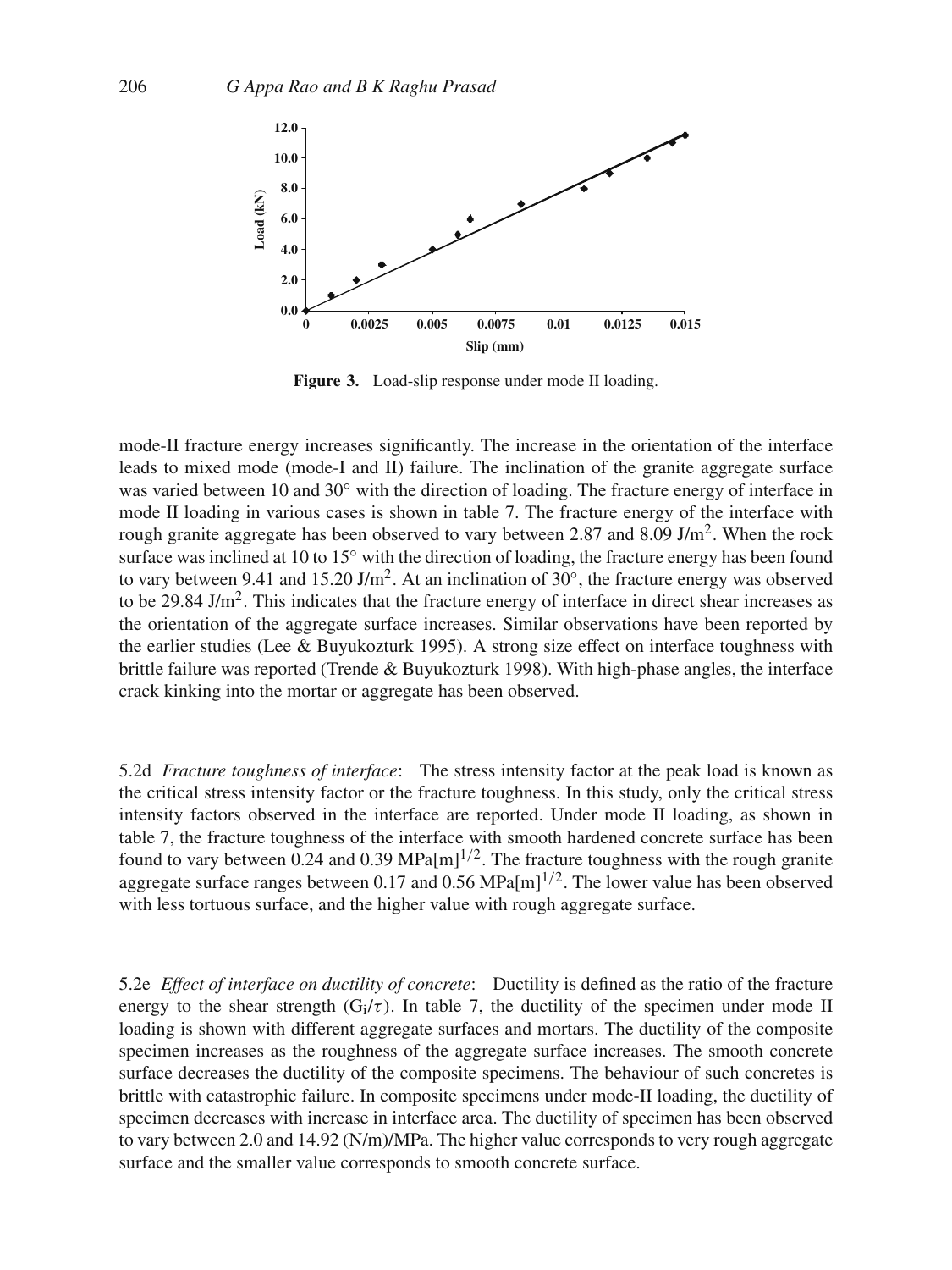# **6. Conclusions**

The following conclusions can be drawn from the experimental observations:

- (i) The load-CMOD response in the interface has been observed to be linear up to the peak load followed by catastrophic failure. This behaviour shows that the application of LEFM concepts is possible. Low CMOD has been noticed at the interface with smooth hardened concrete.
- (ii) The interface has been found to be weaker than the mortar or aggregate. The strength of the interface is about (1/16th to 1/3.5th) of that of the mortar. The strength and the fracture energy of interface increases with the addition of silica fume.
- (iii) The shear strength increases as the roughness, and the inclination of the interface increase. The reaction between cement and aggregate interface results in high shear strength.
- (iv) The fracture energy of interface increases as the roughness of aggregate increases, while it is further increased with inclination of the interface under mode-II loading.
- (v) Ductility of composite specimens increases as the roughness of aggregate surface, and the area of interface increase.

## **Notation**

| a <sub>0</sub> | Total notch depth in the composite specimen, mm       |
|----------------|-------------------------------------------------------|
| $A_{lig}$      | Total area of the ligament, mm <sup>2</sup>           |
| b              | Thickness of the specimen, mm                         |
| C              | Compliance, mm/N                                      |
|                | CMOD Crack mouth opening displacement, mm             |
|                | $CMODc$ Critical crack mouth opening displacement, mm |
| CS             | Casting surface                                       |
| ď              | Depth of the specimen, mm                             |
| $G_F$          | Fracture energy, $J/m2$                               |
| $G_i$          | Interface fracture energy, $J/m2$                     |
| k              | Stiffness of the composite specimen, kN/m             |
| Mode I         | Loading type which opens the crack                    |

- *P* Ultimate load, kN
- $W_F$  Work of fracture,  $J = N-m$

# **References**

- Alexander M G 1993 'Two experimental techniques for studying the effects of the interfacial zone between cement paste and rock', *Cement and Concrete Res.* 23: 567–575
- Bentur A, Cohen M D 1987 'Effect of condensed silica fume on the microstructure of the interfacial zone in Portland cement mortars', *J. Am. Cer. Soc.* 70(10): 738–743
- Cheng-yi H, Feldman R F 1985 'Influence of silica fume on the micro-structural development in cement mortars', *Cement and Concrete Res.* 15: 285–294
- Cohen M D, Goldman A, Chen W F 1994 'The role of silica fume in mortar: Transition zone versus bulk paste modification', *Cement and Concrete Res.* 24: 95–98